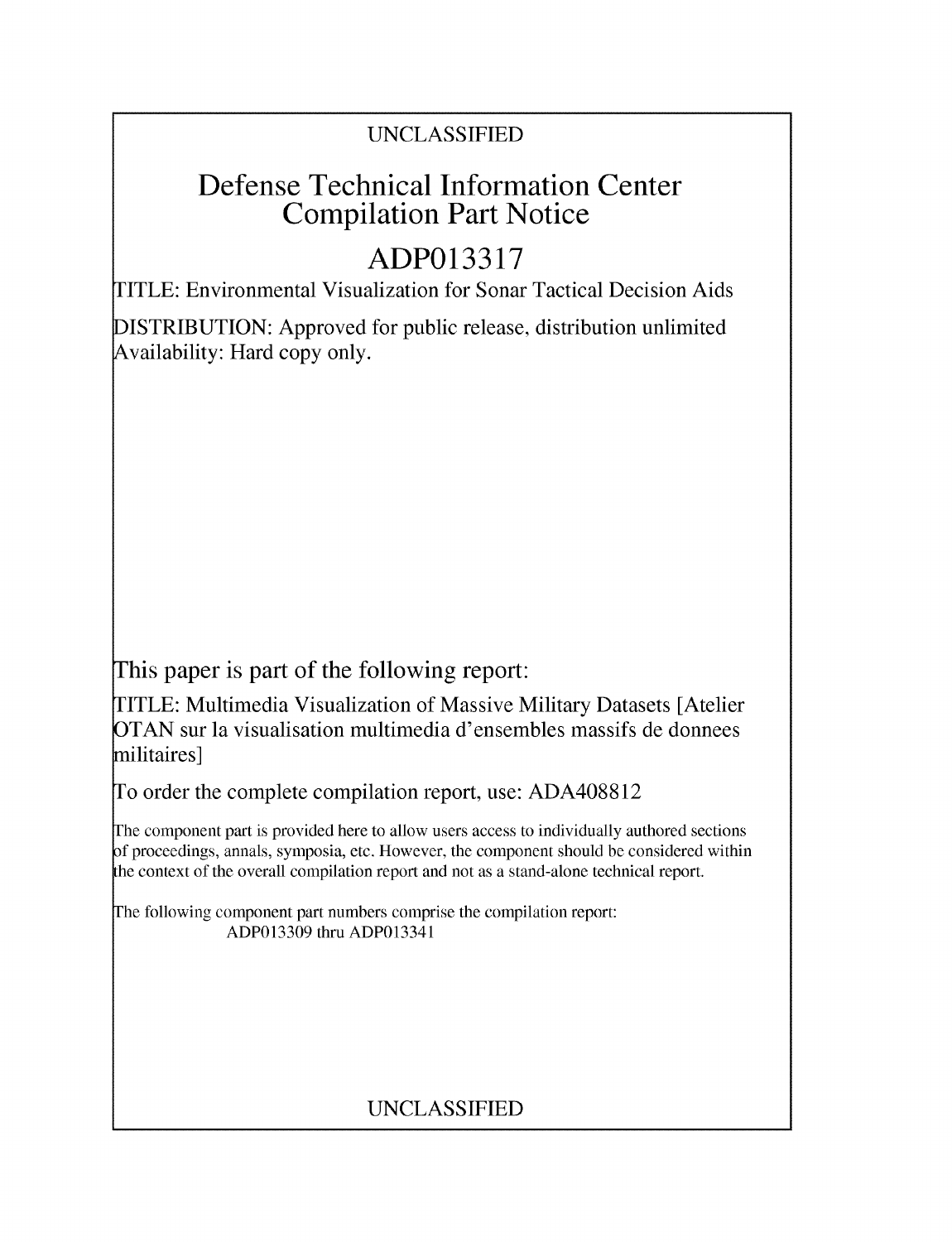## **\* Click** here to view PowerPoint presentation; Press Esc to exit **. .**

#### Environmental Visualization for Sonar Tactical Decision Aids

William Wright Visual Insights Inc. 555 Richmond St. W., Suite 1108 Toronto, ON M5V 3B1, Canada bill.wright@visualinsights.com

is improving significantly. New analytical acoustical models acoustic analyzer, thumbnails view, and a key plan view. This offer increased resolution and greater accuracy. PC framework allows acoustic model data to be viewed in context computing platforms are orders of magnitude faster. There with the related environmental factors, for the pur computing platforms are orders of magnitude faster. There is a need to turn a moderately slow environment assessment making timely, informed tactical decisions. into a rapid environment assessment. These display elements are linked. Changes in one

more accurate models, DERA recently posed the question of and exploiting the environmental picture.  $\blacksquare$  on ranges in all views.

the need for context and focus, and most importantly, where a discrete value from the user and creating a"shell" composed

Understanding is increased, tasks are completed more quickly, within a larger volume of sea<br>critical data and analytical resources are fully used confidence critical data and analytical resources are fully used, confidence is increased and decisions are improved. The Thumbnails component is a comparison tool

performance especially when decisions are not black and acoustic property surfaces at different parameter settings. The vehicle with  $\frac{1}{2}$  acts at thinking man's war" with many changing shape and size of the surface wi white. "ASW is a thinking man's war" with many changing shape and size of the surface will be different based on the conditions and situations. Visualization can be an external parameter settings; and this component provid conditions and situations. Visualization can be an external parameter settings; and this component provides a graphical<br>consitive sid. It can be a provide greater understanding of representation of the surfaces to allow fo cognitive aid. It can help provide greater understanding of representation of the surfaces to an a comparison between them. sonar conditions and sensor effectiveness. The need is great. *"Submarines live in the underwater environment all the time* The designs discussed here were targeted for *while surface ships are there only a little time."* Surface implementation using the highest end Windows / Intel **/** ships need greater insight into the underwater environment, graphics accelerator platform possible. These capabilities how it affects their performance and any opportunities for can be implemented in Java, in order to provide platform improving their performance. In ASW operations, the flexibility, and would require using a commercial off the shelf environment has significant tactical consequences. toolkit. Environmental factors are influential in many command The visualization design goals included maximizing decisions. Command wants to know, "Where am I going to readability, useability, with a clear insightful display that uses acquire the target? And from how far away?" natural visual paradigms.

a number of design concepts were developed that show how different data in the same display. interactive 2-D and 3-D linked visualizations can address These design concepts are presented in this **NATO**

The coverage and timeliness of environmental data several display elements, including: environmental view,

Given near-complete environmental data and faster view can affect, and be seen, in the other views. For example, curate models, DERA recently posed the question of changing slice depth in one view causes an update in the how can these capabilities be harnessed to improve the other views too. Tightly coupled interactions enhance user performance of ASW sonar operations and tactical decision comprehension of related complex factors. "What *if'* analysis making. How would this environmental data be displayed? is supported via tightly coupled interactions. For example, a Visualization is one tool that can be beneficial in presenting user can change the FOM setting and instantly see the impact

Visualization is a valuable tool anywhere there are  $\blacksquare$  An isosurface is used to show the acoustic volume large amounts of data, and/or multi-dimensional data, and/or in the acoustic analyzer view. The isosurface works by taking ever people need to be in the loop. by connecting all of the instances of that value in a volume. Interactive 2D and 3D visualizations allow people An isosurface traces the path or paths of a single threshold<br>
value in three dimensional data space and displays them using to see more data, more quickly with more comprehension. Value in three dimensional data space and displays them using<br>Situation awareness, and decision making processes can one or more surfaces. This is used to create a sh Situation awareness, and decision-making processes can one or more surfaces. This is used to create a shell indicating,<br>henefit from combining data, graphics and interaction for example, the placement of a specific confide benefit from combining data, graphics and interaction. For example, the placement of a specific confidence volume<br>Independing is increased tasks are completed more quickly within a larger volume of seawater, as well as oth

Visualization is a tool for enhancing human designed to visualize, store and recall the relation between<br>access at different parameter settings. The

During the course of a project sponsored by DERA, The visualization supports the visual fusion of

some of these ASW requirements.<br>forum for review, and with the intention of generating A user interface framework was developed with discussion and suggestions for improvement.